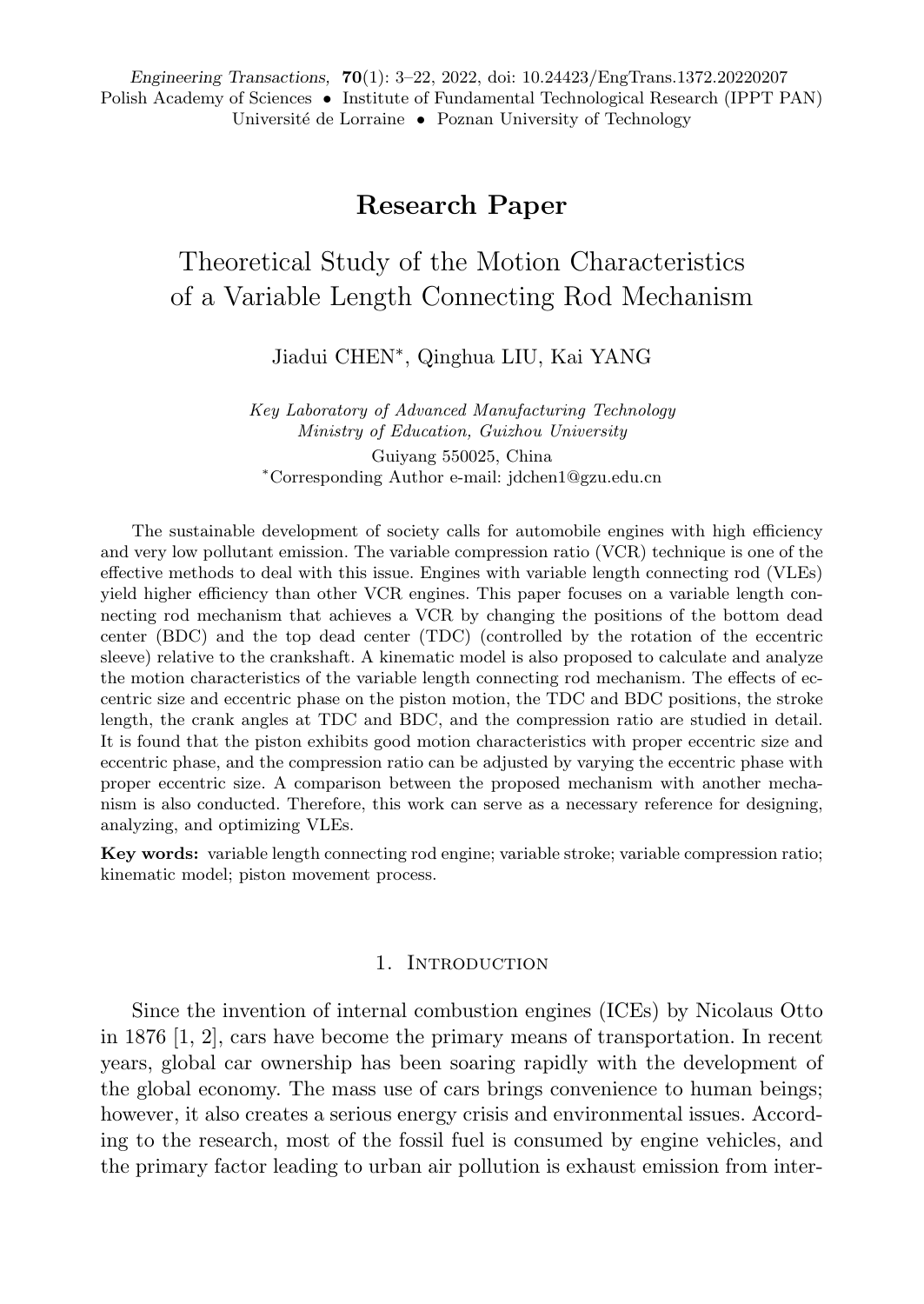nal combustion engine vehicles [3]. Hence, higher fuel economy standards and emission standards have been implemented or put forward by many counties [4]. A new fuel economy standard stating that the maximum fuel consumption must be 5 l per 100 km is implemented this year in China [5]. In Europe, cars cannot emit more than 60 g of  $CO<sub>2</sub>$  per kilometer until 2025 [6]. In the United States, starting in 2025, the fuel consumption of light-duty vehicles must meet the requirement of 23 km/l on average  $[2]$ . Therefore, future engines must be able to operate efficiently in all working conditions to meet increasingly strict fuel consumption and emission standards.

Several measures have been undertaken to raise fuel economy and thermal efficiency, and reduce exhaust emissions of automobiles. The variable compression ratio (VCR) technology, the lean-burn principle, and the downsizing of turbocharging engines have been considered the most efficient technologies to improve thermal efficiency and reduce fuel consumption. The downsizing of turbocharging engines can supply more power in high-load conditions and reduce the pumping and mechanical loss [7]. However, a knock phenomenon appears when the boost pressure is greater than a fair value in spark-ignition engines; thus, engines suffer from poor efficiency due to a relatively low CR under light load conditions. Leaner mixture and lower combustion temperature are the main characteristics of the lean-burn principle. One of the typical examples of the leanburn principle is homogeneous charge compression ignition (HCCI). However, there are two fundamental drawbacks in HCCI: the difficulty in combustion phasing control and a narrow operation range [8].

In the VCR technology, the compression ratio (CR) of a fuel engine can be easily controlled according to its operating conditions, leading to enhanced engine efficiency, fuel economy and reduced engine emission [9, 10]. The VCR technology enables VCR engines to achieve higher thermal efficiency at a low power level by running at a large CR and also to prevent knocking with a low CR at a high power level. VCR can also be integrated with other engine technologies. In combination with the downsizing of turbocharging, VCR can greatly enhance the engine performance by varying the CR according to the best requirements for the CR under both large load and light load conditions. VCR can avoid misfire under light load conditions using a large CR and prevent knocking under heavy load conditions by decreasing the CR [5]. Therefore, VCR can extend the working range of HCCI engines and also improve their controllability at combustion phasing. Due to the advantages of VCR, numerous VCR mechanisms have been proposed by car manufacturers and engine researchers. The FEV company developed a VCR engine with the crankshaft bearing installed in an eccentrically mounted carrier. The piston's TDC position in the cylinder can be changed by rotating the eccentrically mounted carrier, leading to a VCR [11, 12]. The Nissan VCR system is a multi-link mechanism that con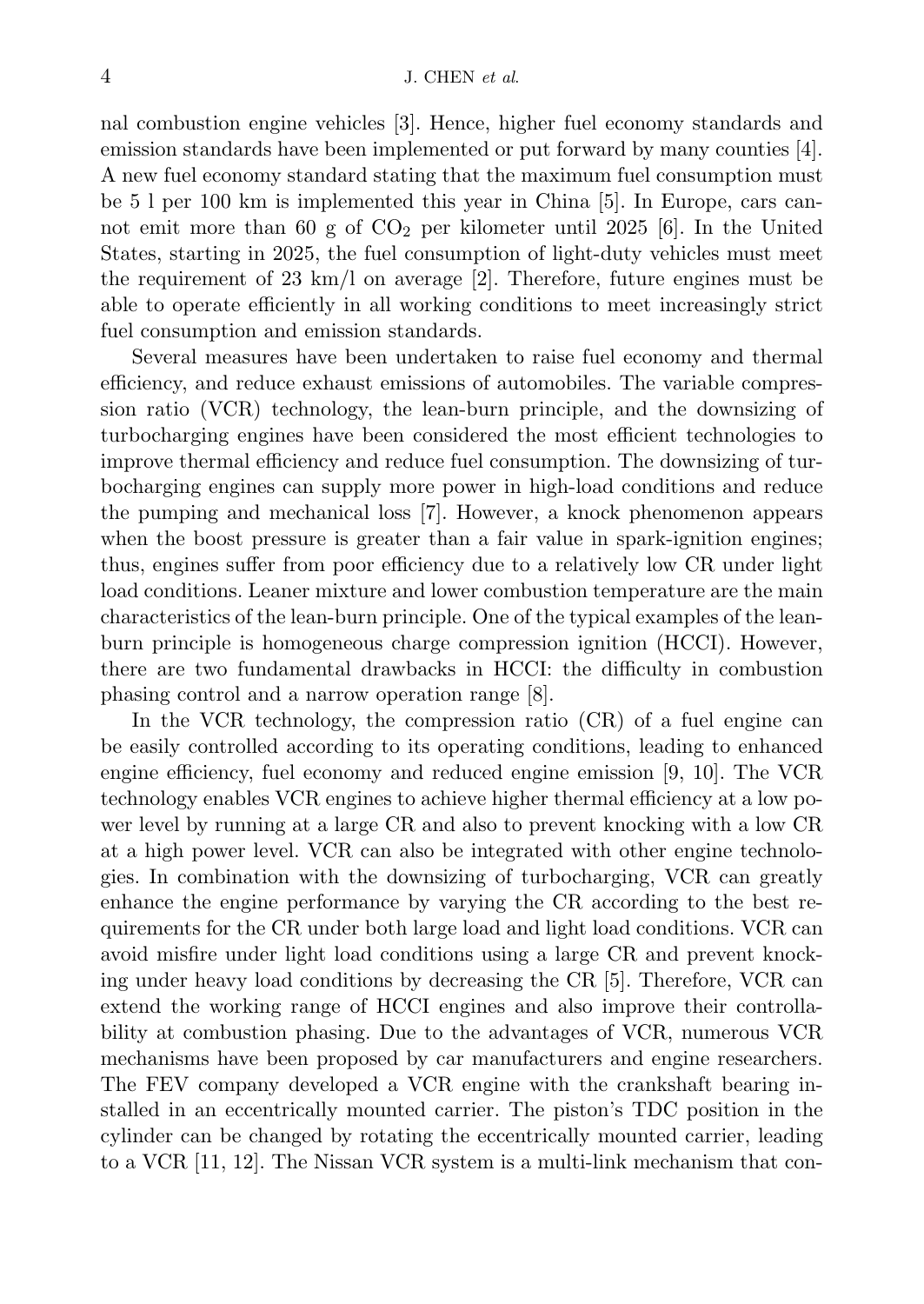nects a control linkage system to an actuator shaft between the connecting rod and the crankshaft [13, 14]. The Saab VCR engine uses a novel method to dynamically change the position of the cylinder head, thus resulting in a VCR [15]. Engines developed by Ford can vary the CR by a valve or secondary piston to change the volume of the combustion chamber [16]. Gomecsys patented a new type of VCR engine, in which a moveable crankpin driven by a large gear can form an eccentric sleeve around the conventional crankpin in the VCR system. The VCR system changes the engine CR by varying the position of the moveable crankpin [17]. Honda developed a VCR engine with a variable piston height [18]. Hiyoshi *et al*. [9] developed a new VCR mechanism that can vary the engine CR by changing the position of the added triangle. KADOTA *et al.* [19] proposed a dual-piston VCR engine that can change the CR by adjusting the TDC position of the piston by a spring and a hydraulic system. KLEEBERG *et al.* [20] proposed a VCR mechanism with an eccentric carrier placed between the piston and the small end of the connecting rod. The VCR mechanism could modify the CR by changing the angular displacement of the eccentric carrier. Yamin and Ozcan [21] studied a variable stroke engine and its compression ratio. Jiang and Smith [22] designed a multi-link mechanism with a variable displacement to develop a VCR engine.

The VCR characteristics, the fuel economy, thermal efficiency, and exhaust emission of VCR engines have been extensively studied. Very few researchers have theoretically discussed the piston movement characteristics of VCR engines. However, a reasonable geometric design of a VCR system can provide a better adjustment performance of the variable compression ratio. Therefore, different approaches have been proposed to realize a variable compression ratio.

Jiang and Smith [22] proposed a design method for the multi-link mechanism of a VCR engine and studied its piston motion, displacement, stroke length, compression ratio, combustor volume, and other characteristics. Yang and Lin [5] studied the piston movement process of a VCR mechanism with an eccentric sleeve and discussed the effects of the bore-to-stroke ratio and the eccentric phase on the piston motion, the compression ratio, and the Atkinson effect. RUFINO and FERREIRA  $[23]$  studied the motion laws of a VCR engine with a multi-link mechanism and presented a new strategy to determine the movement laws as the functions of the combustion chamber capacity and the CR.

In the present paper, the movement characteristics of a VLE, such as piston acceleration, velocity, and displacement are analyzed in detail. This work also presents a mathematical model to calculate the dead center position and the compression ratio. It also discusses the effects of the eccentric size and the eccentric phase.

The remaining part of this paper is divided into five sections: Sec. 2 introduces the kinematic model of the VLE piston. Section 3 presents a mathematical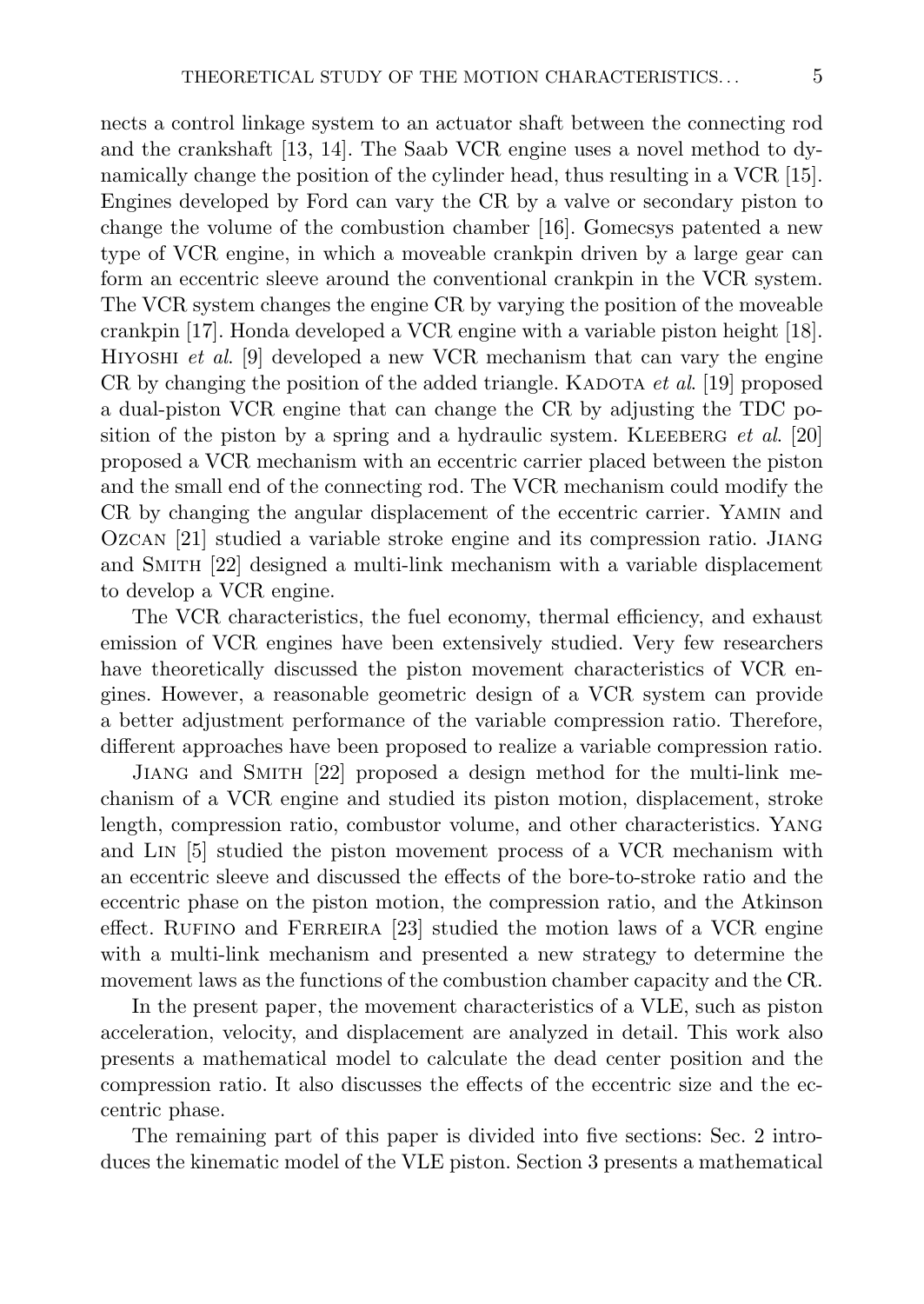model to calculate the dead center position and CR of the VLE. Section 4 discusses the effects of the eccentric size and the eccentric phase. A comparison between the proposed mechanism with other mechanisms is shown in Sec. 5. A summary of the study is presented in Sec. 6.

#### 2. Kinematic model

The geometry of the VLE mechanism is displayed in Fig. 1. The structure and working principle of the VCR mechanism are introduced in [24]  $(l_{OA}$  is the radius of the crank  $(R)$ ,  $l_{AB}$  is the length of the connecting rod  $(l)$ , and  $l_{BC}$  is the eccentric size (e)). The kinematic model is composed of displacement, velocity, and acceleration equations. First, the piston displacement equation was developed according to the geometry of the VLE mechanism. The piston velocity equation was then obtained by taking the derivative of the piston displacement equation. Finally, the piston acceleration equation was obtained by taking the derivative of the piston velocity equation.



Fig. 1. The geometry of the VLE.

When the crank rotates clockwise, the height of the piston  $l_{OC}$  can be calculated as:

$$
l_{OC} = l_{OF} + l_{FD} + l_{DC}.
$$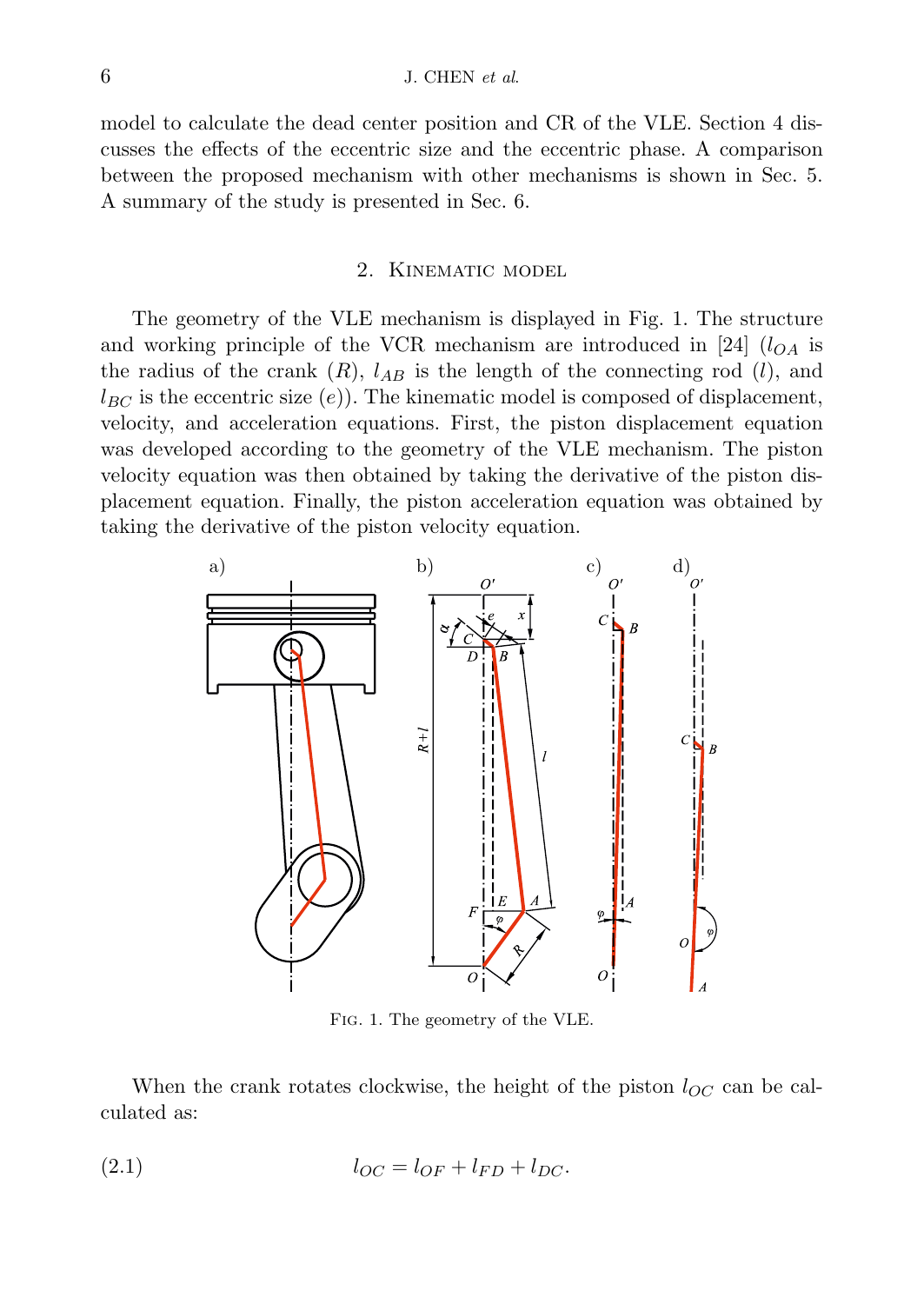According to the geometric relationship,  $l_{OF}$  can be calculated as:

(2.2) 
$$
l_{OF} = l_{OA} \cos \varphi = R \cos \varphi,
$$

where  $\varphi$  is the crank angle, and  $l_{FD}$  can be calculated as:

(2.3) 
$$
l_{FD} = l_{EB} = \sqrt{l_{AB}^2 - l_{AE}^2} = \sqrt{l_{AB}^2 - (l_{FA} - l_{FE})^2}
$$
  
=  $\sqrt{l_{AB}^2 - (l_{FA} - l_{DB})^2}$ ,

where

$$
l_{FE} = l_{DB},
$$

(2.5) 
$$
l_{FA} = l_{OA} \sin \varphi = R \sin \varphi,
$$

$$
(2.6) \t\t\t l_{DB} = l_{BC} \cos \alpha = e \cos \alpha,
$$

where  $\alpha$  is the eccentric phase of the eccentric sleeve.

Equation (2.3) can be rewritten as:

(2.7) 
$$
l_{FD} = \sqrt{l_{AB}^2 - (l_{FA} - l_{DB})^2} = \sqrt{l^2 - (R\sin\varphi - e\cos\alpha)^2}.
$$

 $l_{DC}$  can be expressed as:

$$
l_{DC} = l_{BC} \sin \alpha = e \sin \alpha.
$$

Hence, Eq.  $(2.1)$  can be rewritten as:

(2.8) 
$$
l_{OC} = R \cos \varphi + \sqrt{l^2 - (R \sin \varphi - e \cos \alpha)^2} + e \sin \alpha.
$$

Let assume that the piston of the VLE has the same peak height as the piston of a compression ratio engine (CRE). Hence, the piston displacement  $(x)$ can be calculated as:

(2.9) 
$$
x = l_{OO'} - l_{OC} = R + l - R \cos \varphi - \sqrt{l^2 - (R \sin \varphi - e \cos \alpha)^2} - e \sin \alpha.
$$

The piston velocity  $(v)$  can be obtained by differentiating Eq.  $(2.9)$ :

(2.10) 
$$
v = \frac{dx}{dt} = \frac{dx}{d\varphi} \cdot \frac{d\varphi}{dt} = \omega R \left[ \sin \varphi + \frac{(R \sin \varphi - e \cos \alpha) \cos \varphi}{\sqrt{l^2 - (R \sin \varphi - e \cos \alpha)^2}} \right].
$$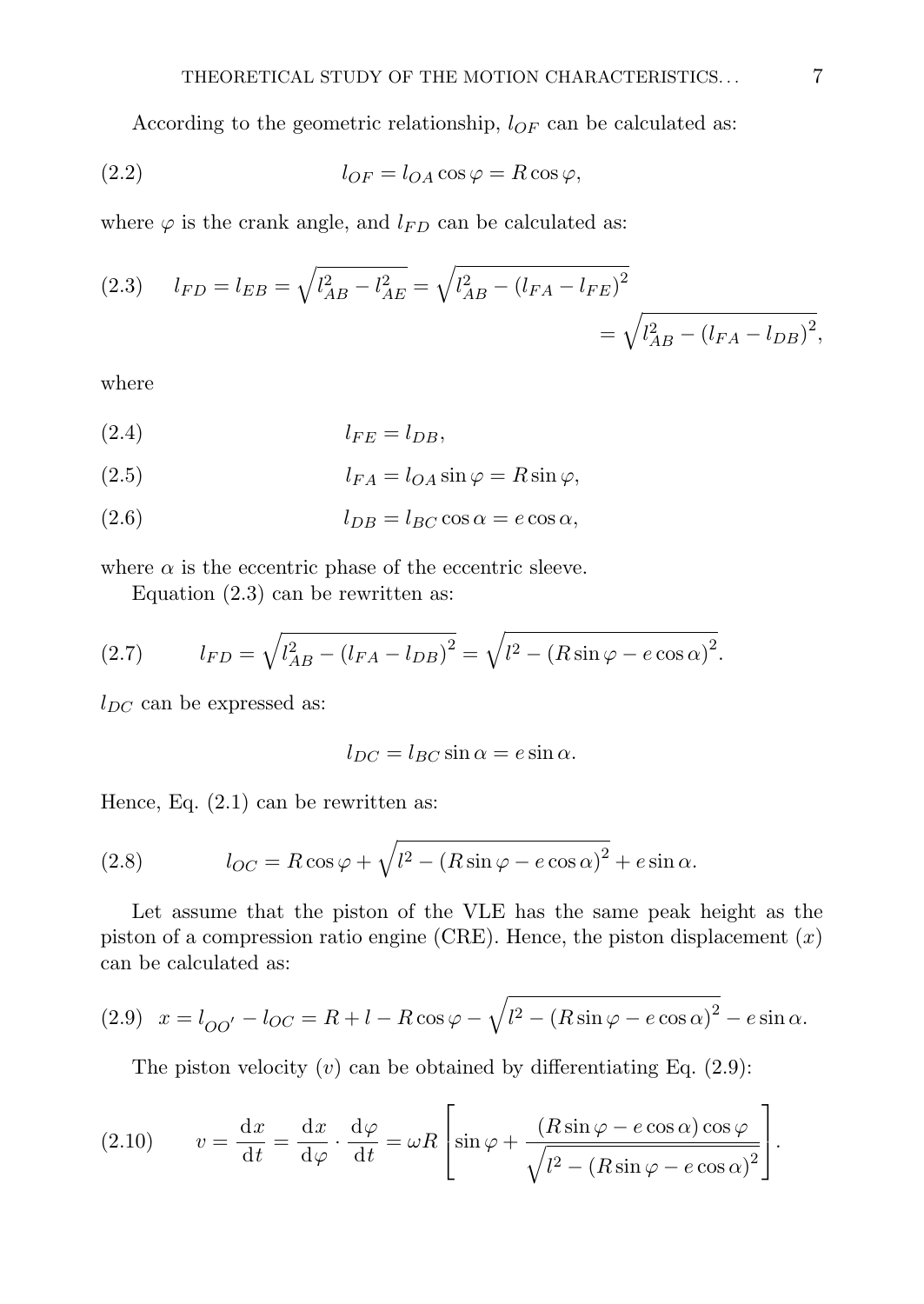The piston acceleration of the VLE can be obtained as:

$$
(2.11) \quad a = \frac{\mathrm{d}v}{\mathrm{d}t} = \frac{\mathrm{d}v}{\mathrm{d}\varphi} \cdot \frac{\mathrm{d}\varphi}{\mathrm{d}t} = \omega^2 R \left[ \cos\varphi + \frac{R\cos^2\varphi - R\sin^2\varphi + e\sin\varphi\cos\alpha}{\sqrt{l^2 - (R\sin\varphi - e\cos\alpha)^2}} + \frac{R\left(R\sin\varphi - e\cos\alpha\right)^2 \cos^2\varphi}{\sqrt{\left[l^2 - (R\sin\varphi - e\cos\alpha)^2\right]^3}} \right].
$$

Therefore, when the geometric parameters of the VLE mechanism are known, and both the crank speed and the crank angle are given, the piston motion for the total revolution of the crankshaft could be calculated according to the above equations.

#### 3. Dead center position and CR calculation

In order to study the variations of the stroke length and the CR of the VLE, the dead center position was calculated. The VLE mechanism could be considered as an offset slider-crank mechanism with an eccentricity of  $e \cos \alpha$ . According to the motion characteristics of an offset slider-crank mechanism, when the crank and the connecting rod are connected in a straight line, the VLE piston is located at the TDC (Fig. 1c). When the crank and the connecting rod are connected in a straight line, the VLE piston is located at the BDC (Fig. 1d). Therefore, the TDC position and its corresponding crank angle  $(\varphi_{TDC})$  can be calculated as:

(3.1) 
$$
x_{\text{TDC}} = l + R - \sqrt{(l+R)^2 - (e \cos \alpha)^2} - e \sin \alpha,
$$

(3.2) 
$$
\varphi_{\text{TDC}} = \sin^{-1} \frac{e \cos \alpha}{R + l}.
$$

According to Fig. 1d, the BDC position and its corresponding crank angle  $(\varphi_{\rm BDC})$  can be calculated as:

(3.3) 
$$
x_{\text{BDC}} = l + R - \sqrt{(l - R)^2 - (e \cos \alpha)^2} - e \sin \alpha,
$$

(3.4) 
$$
\varphi_{\text{BDC}} = 180 + \sin^{-1} \frac{e \cos \alpha}{l - R}.
$$

Therefore, the stroke length  $(S)$  can be obtained

(3.5) 
$$
S = x_{\text{BDC}} - x_{\text{TDC}} = \sqrt{(l+R)^2 - (e \cos \alpha)^2} - \sqrt{(l-R)^2 - (e \cos \alpha)^2}.
$$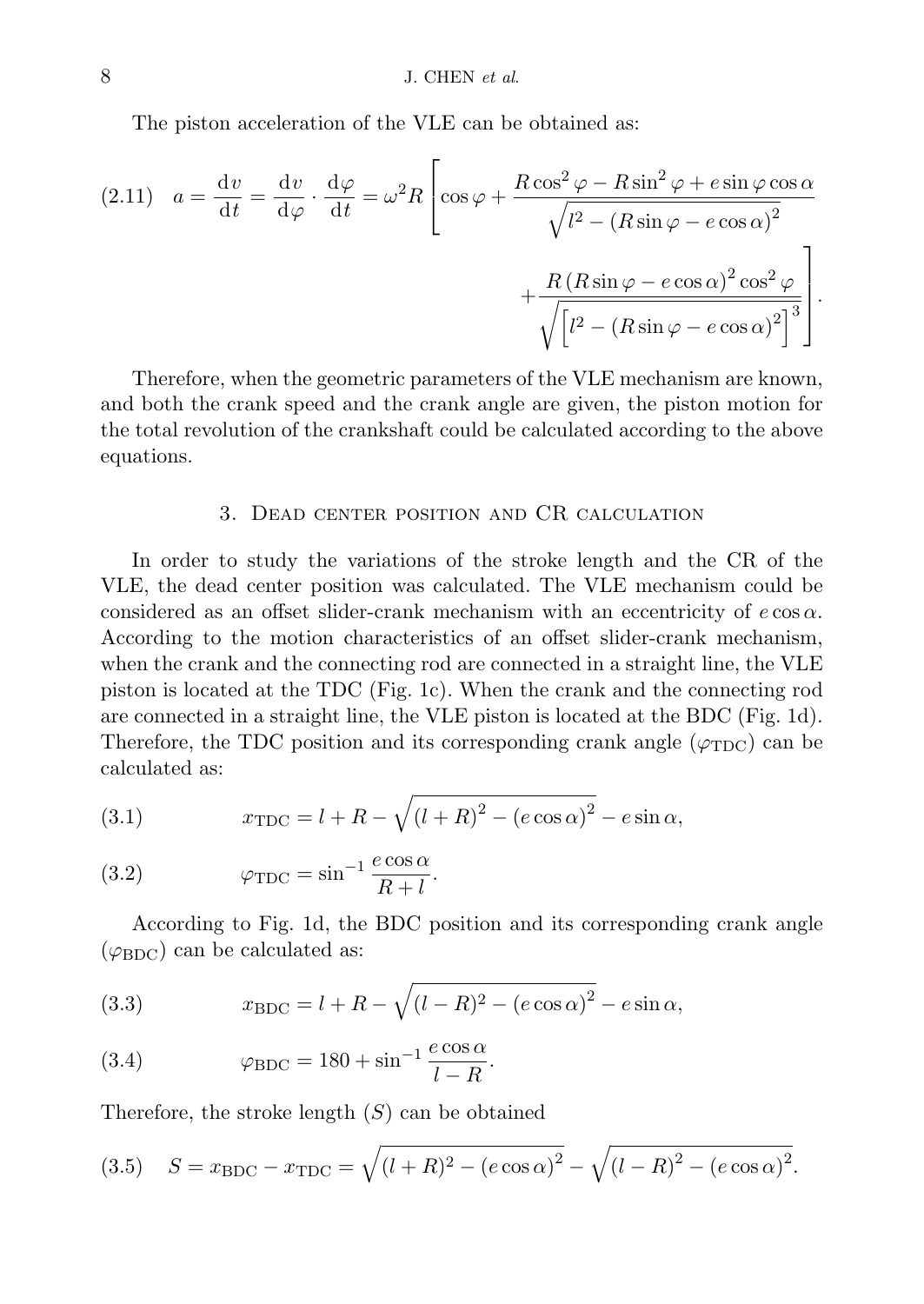The CR can be calculated as:

$$
\varepsilon = 1 + \frac{V_S}{V_C},
$$

where  $V_S$  is the piston displacement, and  $V_C$  is the compression chamber volume.  $V_S$  can be calculated as:

(3.7) 
$$
V_S = \frac{\pi d^2}{4} S = \frac{\pi d^2}{4} \left( \sqrt{(l+R)^2 - (e \cos \alpha)^2} - \sqrt{(l-R)^2 - (e \cos \alpha)^2} \right),
$$

where  $d$  is the cylinder diameter.

According to Fig. 2,  $V_C$  can be calculated as:

(3.8) 
$$
V_C = V_{C0} + \frac{\pi d^2}{4} x_{\text{TDC}} \\
= V_{C0} + \frac{\pi d^2}{4} \left( l + R - \sqrt{(l+R)^2 - (e \cos \alpha)^2} - e \sin \alpha \right),
$$

where  $V_{C0}$  is the compression chamber volume of the CRE.

Now, substituting Eqs.  $(3.7)$  and  $(3.8)$  into Eq.  $(3.6)$ :

(3.9) 
$$
\varepsilon = 1 + \frac{\frac{\pi d^2}{4} \left( \sqrt{(l+R)^2 - (e \cos \alpha)^2} - \sqrt{(l-R)^2 - (e \cos \alpha)^2} \right)}{V_{C0} + \frac{\pi d^2}{4} \left( l+R - \sqrt{(l+R)^2 - (e \cos \alpha)^2} - e \sin \alpha \right)}
$$

$$
= \frac{V_{C0} + \frac{\pi d^2}{4} \left( l+R - e \sin \alpha - \sqrt{(l-R)^2 - (e \cos \alpha)^2} \right)}{V_{C0} + \frac{\pi d^2}{4} \left( l+R - \sqrt{(l+R)^2 - (e \cos \alpha)^2} - e \sin \alpha \right)}.
$$

If the cylinder is a regular cylindrical cavity as shown in Fig. 2,  $V_C$  can be expressed as:

(3.10) 
$$
V_C = V_{C0} + \frac{\pi d^2}{4} x_{TDC}
$$

$$
= \frac{\pi d^2}{4} H + \frac{\pi d^2}{4} \left( l + R - \sqrt{(l+R)^2 - (e \cos \alpha)^2} - e \sin \alpha \right)
$$

$$
= \frac{\pi d^2}{4} \left( H + l + R - \sqrt{(l+R)^2 - (e \cos \alpha)^2} - e \sin \alpha \right),
$$

where  $H$  is the compression chamber height of the CRE.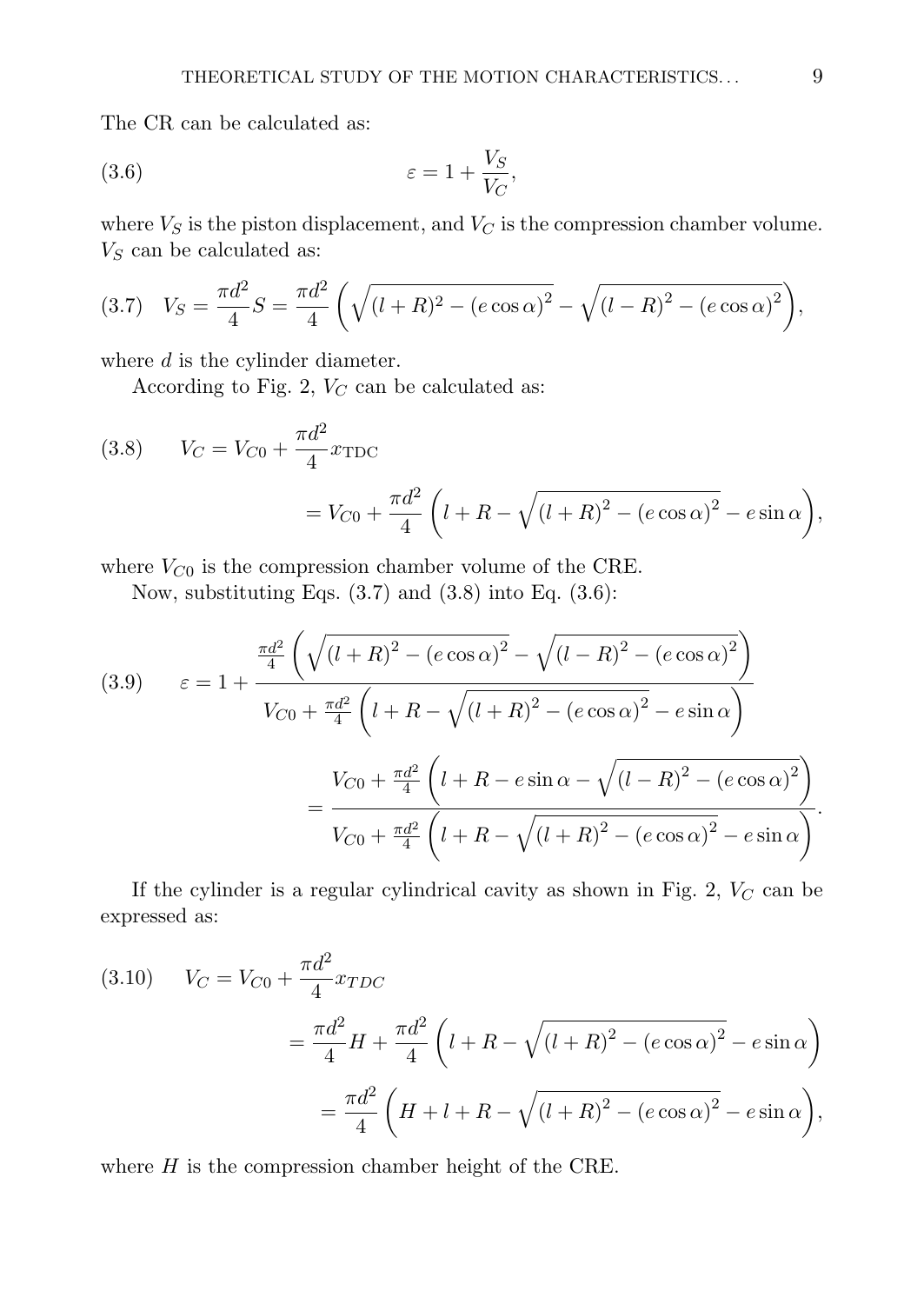

Fig. 2. Schematic diagram of the cylinder.

Now, substituting Eqs.  $(3.7)$  and  $(3.10)$  into Eq.  $(3.6)$ 

$$
(3.11) \quad \varepsilon = 1 + \frac{\sqrt{(l+R)^2 - (e\cos\alpha)^2} - \sqrt{(l-R)^2 - (e\cos\alpha)^2}}{H + l + R - \sqrt{(l+R)^2 - (e\cos\alpha)^2} - e\sin\alpha}
$$

$$
= \frac{H + l + R - \sqrt{(l-R)^2 - (e\cos\alpha)^2} - e\sin\alpha}{H + l + R - \sqrt{(l+R)^2 - (e\cos\alpha)^2} - e\sin\alpha}.
$$

# 4. Effects of eccentric size and eccentric phase

An eccentric sleeve is a key component of a VLE to achieve a variable compression ratio. The eccentric size and eccentric phase of an eccentric sleeve greatly affect the piston motion, the positions of TDC and BDC, the compression ratio, the crank angles at TDC and BDC, and the stroke length. In order to study the effects of the eccentric size and the eccentric phase, a 400 cc engine was taken as the baseline to reveal the motion characteristics of the VLE piston. Table 1 presents the main parameters of the engine.

| Item                   | Parameter |
|------------------------|-----------|
| Displacement [cc]      | 400       |
| Compression ratio      | 10.5      |
| Cylinder diameter [mm] | 81        |
| Stroke [mm]            | 77.5      |
| Crank radius [mm]      | 38.75     |
| Connecting rod [mm]    | 145.5     |
| Speed [rpm]            | 5800      |

**Table 1**. Major baseline engine parameters.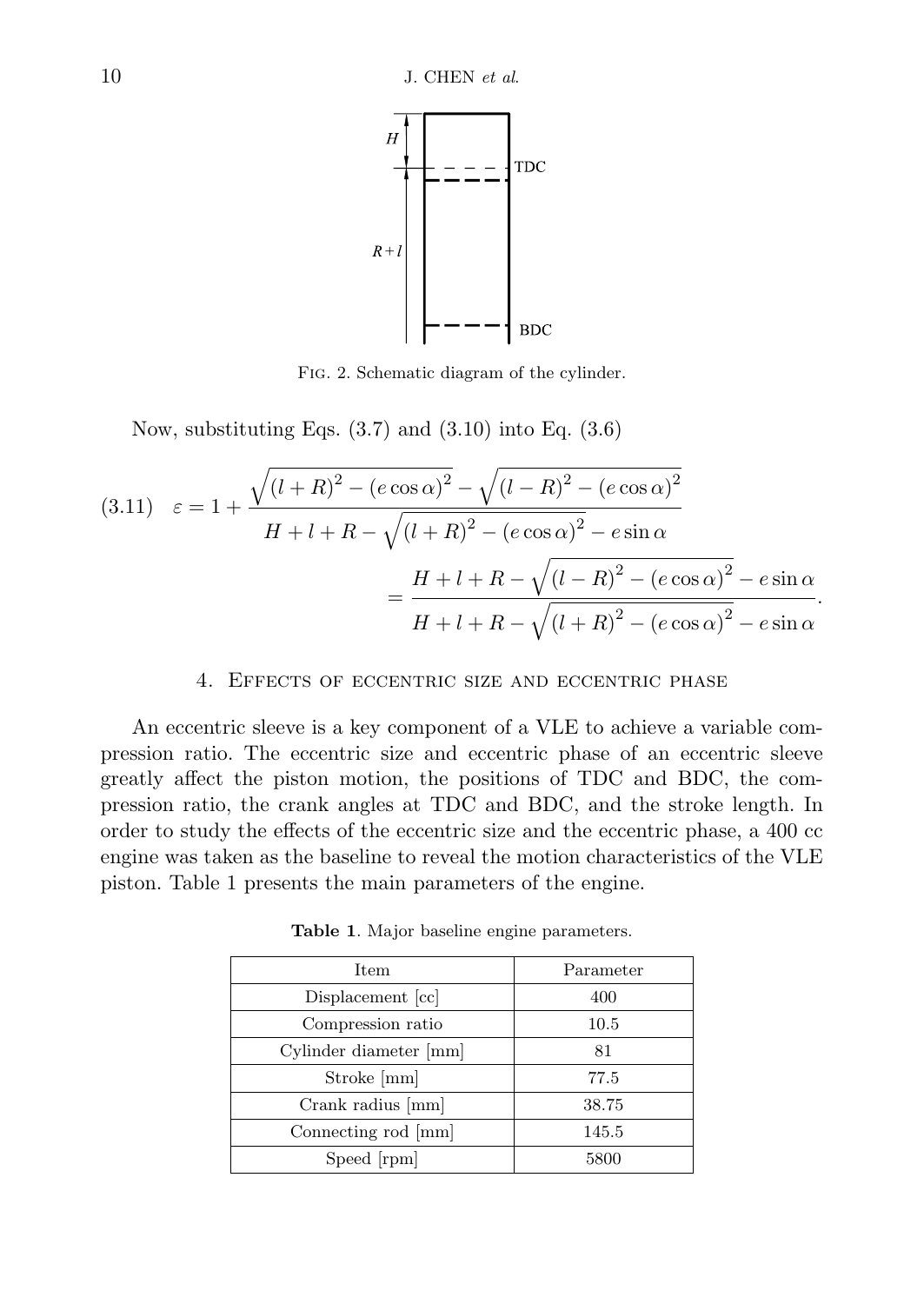# *4.1. Influence on piston motion*

The piston movement process is generally affected by both the eccentric size (e) and the eccentric phase ( $\alpha$ ) according to Eqs. (2.9)–(2.11).

Figure 3 exhibits how the piston displacement changed with the eccentric phase. It is noticeable that when the eccentric phase decreased, both BDC and TDC declined in the same direction with clockwise rotation of the eccentric sleeve. This indicates that the stroke length and the compression chamber volume might also change. When the eccentric phase changed, the crank angle locations corresponding to TDC and BDC also changed. It signifies that the change in the eccentric phase changed TDC, BDC, the stroke length, and the crank angles at TDC and BDC.



Fig. 3. Influence of the eccentric phase on the piston displacement.

Figure 4 displays the change in the piston displacement with respect to the eccentric size. It is evident that when the eccentric size increased, both BDC



Fig. 4. Influence of the eccentric size on the piston displacement.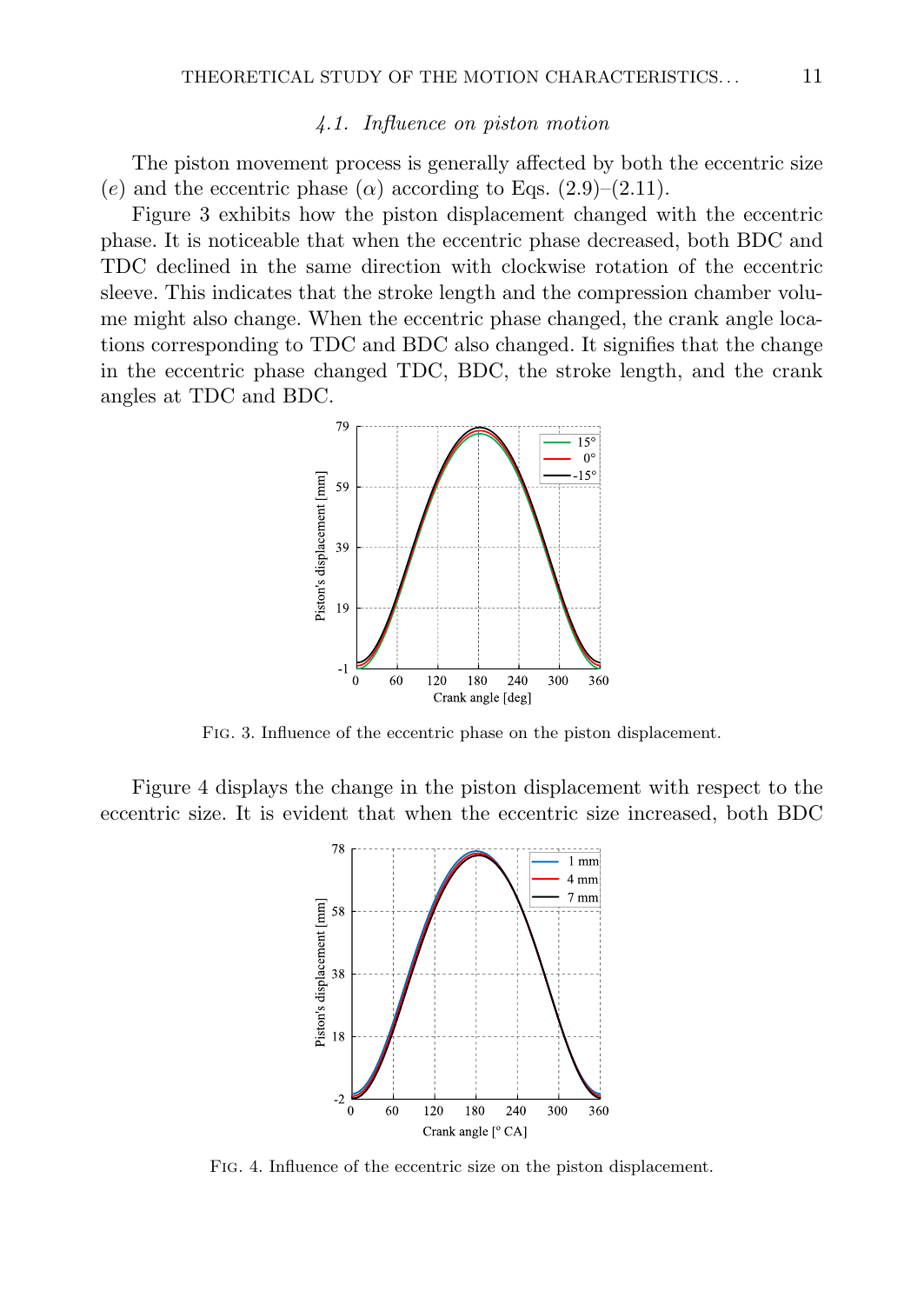and TDC positions were lowered. Similar to Fig. 3, both BDC and TDC moved in the same direction. It is also noticeable that the influence of the eccentric size on the piston displacement during the downward motion of the piston was greater than that during the upward motion of the piston.

Figure 5 shows how the velocity profile of the piston changed with the eccentric size at 1500 rpm. It is noticeable that all profiles had the same shape. Before the crest of the profile, the piston velocity decreased with the increase of the eccentric size. However, the piston velocity increases with the increase of the eccentric size between the crest and trough of the profile. Therefore, the piston velocity decreased with the increase of the eccentric size during the intake and exhaust strokes and increased with the increase of the eccentric size during the compression and expansion strokes.



Fig. 5. Influence of the eccentric size on the piston velocity.

Figure 6 exhibits how the piston velocity changed with the eccentric phase at 1500 rpm. It is clear that all profiles had the same shape. Similar to Fig. 5,



Fig. 6. Influence of the eccentric phase on the piston velocity.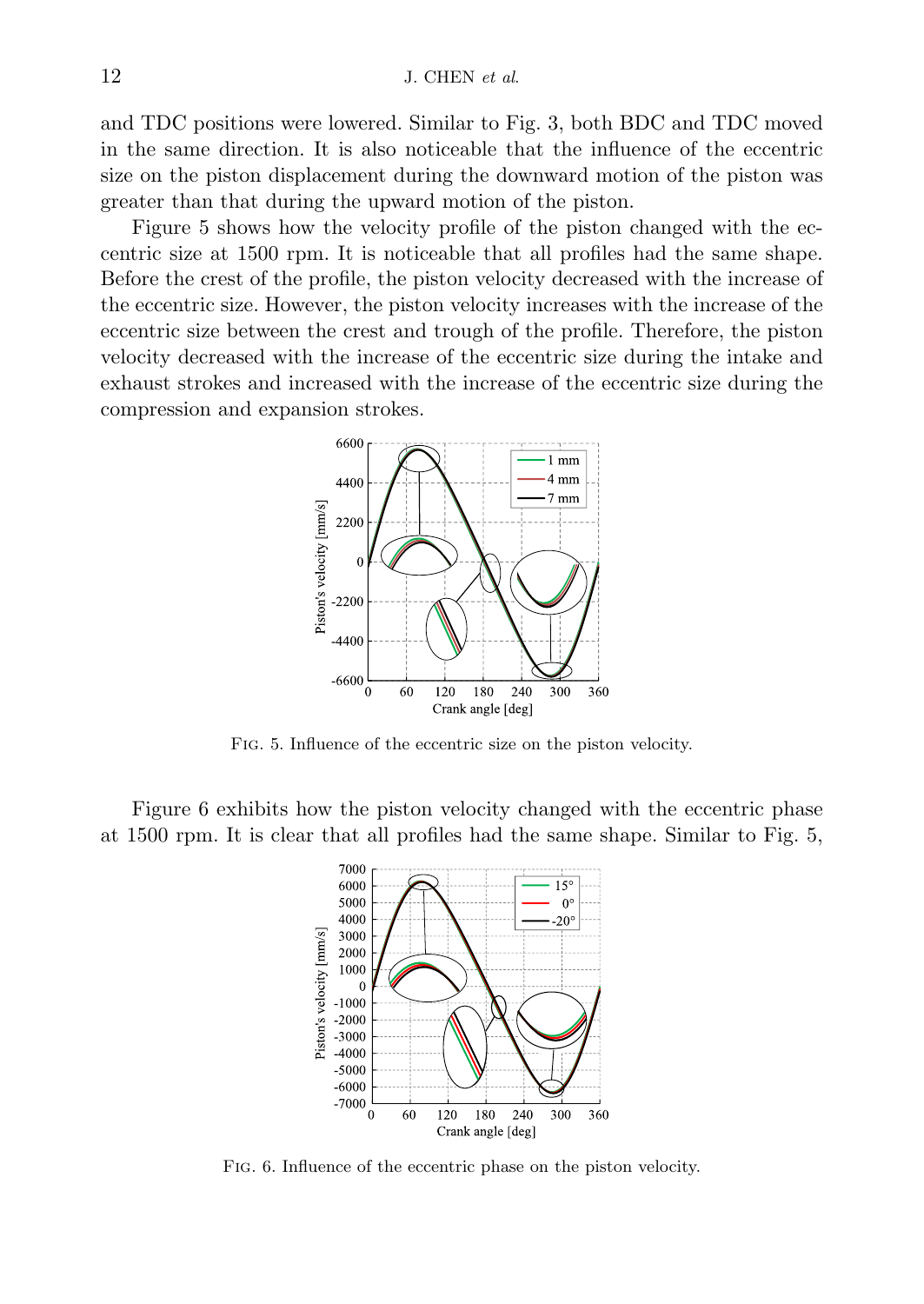before the crest of the profile, the piston velocity decreased with the decrease of the eccentric phase. The piston velocity increased with the increase of the eccentric phase between the crest and trough of the profile; however, the difference between the curves at the same crank angle was very small.

Figure 7 expresses the change in the piston acceleration with respect to the eccentric size at 1500 rpm. The piston acceleration profile was a u-shaped curve in an engine operating cycle (similar to that of the CRE [5]). In the intake and exhaust strokes, the piston acceleration (absolute values) increased with the increase of the eccentric size and decreased with the increase of the eccentric size in the compression and expansion strokes.



Fig. 7. Influence of the eccentric size on the piston acceleration.

Figure 8 reveals how the piston acceleration changed with the eccentric phase. The shape of the profile in Fig. 8 is very similar to that in Fig. 7. The



Fig. 8. Effect of the eccentric phase on the acceleration profile of the piston.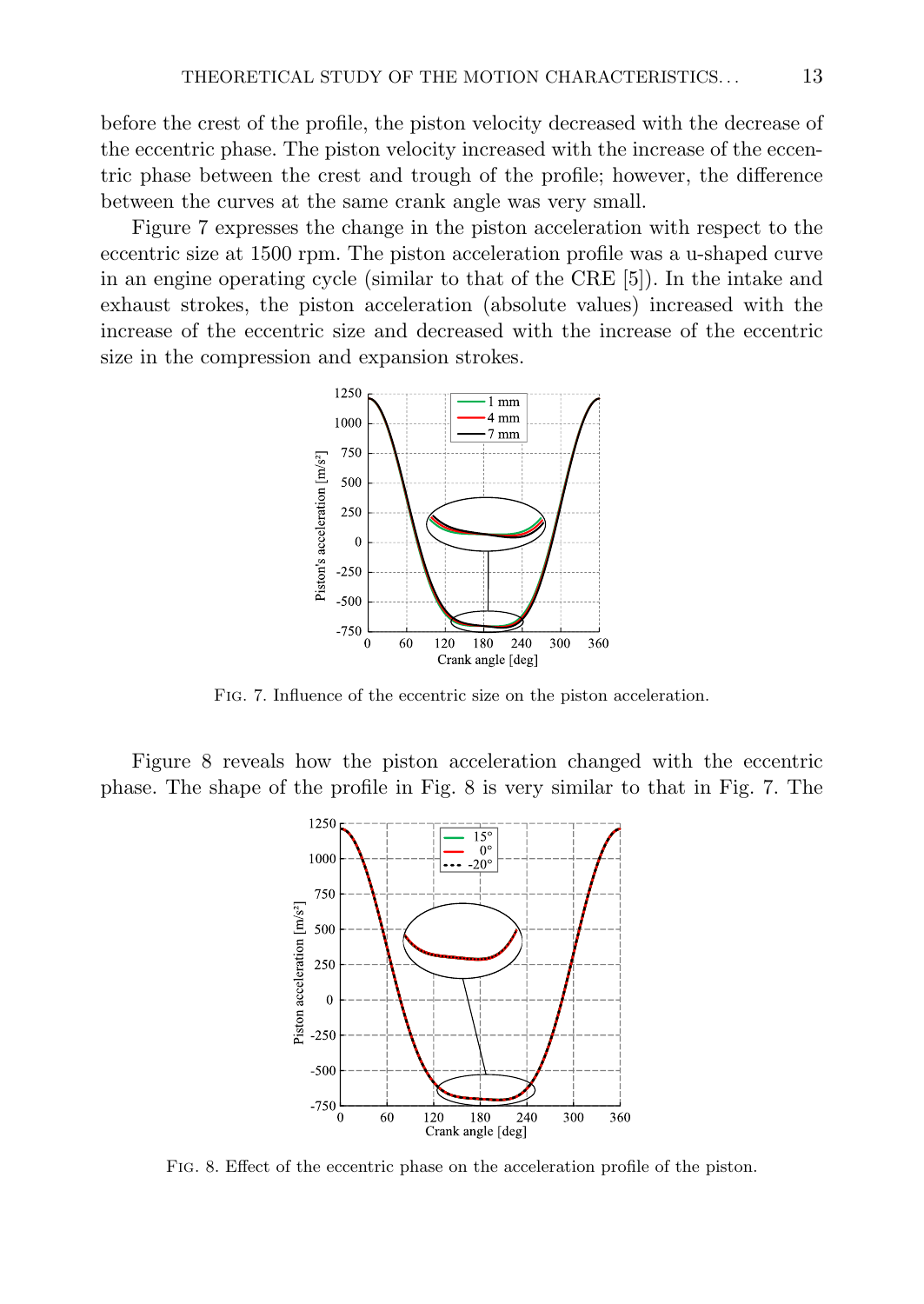effect of the eccentric phase on the piston acceleration was small. The eccentric phase with the same absolute value had the same effect on the piston acceleration as stated by Eq. (2.11).

## *4.2. Influence on TDC and BDC positions*

Figure 9 displays the changes in the BDC and TDC positions with respect to the eccentric size. It is evident that the value of the TDC position was negative, indicating that the TDC position relative to the crankshaft axis was higher than that of the CRE. When the eccentric size increased, both TDC and BDC positions increased, and the change rate of the TDC position was greater than that of the BDC position. Therefore, the stroke length increased as the eccentric size increased.



Fig. 9. Effect of the eccentric size on TDC and BDC positions.

Figure 10 exhibits how the positions of TDC and BDC changed with the eccentric phase. It is noticeable that when the eccentric sleeve turned clockwise



Fig. 10. Effect of the eccentric phase on TDC and BDC positions.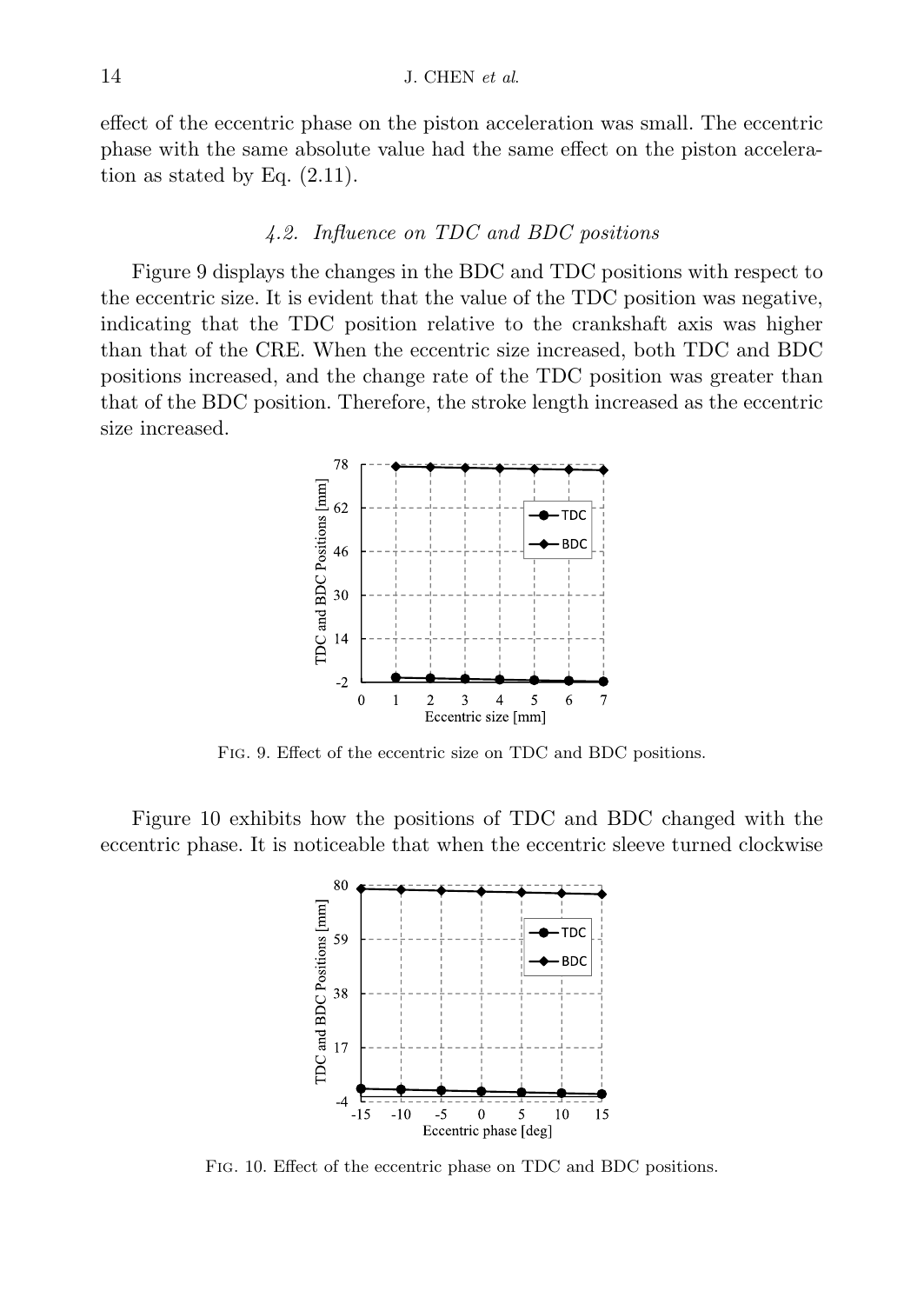(eccentric phase increased from  $-15^{\circ}$  to  $15^{\circ}$ ), both TDC and BDC positions relative to the crankshaft axis increased, and the change rate of the TDC position also increased. However, the change rate of the BDC position first gradually increased and then decreased, and the maximum value was obtained at 0◦ . When the eccentric phase was greater than  $0^\circ$ , the value of the TDC position was smaller than  $0^\circ$ , which signifies that the TDC position of the VCR was higher than that of the CRE.

#### *4.3. Influence on the crank angles at TDC and BDC*

The eccentric size of the connecting rod and the eccentric phase of the eccentric sleeve created a phase shift at TDC, which indicates that the crank angle at TDC did not occur at exactly  $\varphi = 0^{\circ}$  crank angle (CA). The profiles of the crank angle at TDC with respect to the eccentric size and the eccentric phase are displayed in Figs. 11 and 12, respectively. It is evident that the relation between the crank angle at TDC and the eccentric size of the connecting rod was almost linear (Fig. 9). When the eccentric size increased from 1 mm to 7 mm,



Fig. 11. Effect of the eccentric size on the crank angle at the TDC.



Fig. 12. Effect of the eccentric phase on the crank angle at the TDC.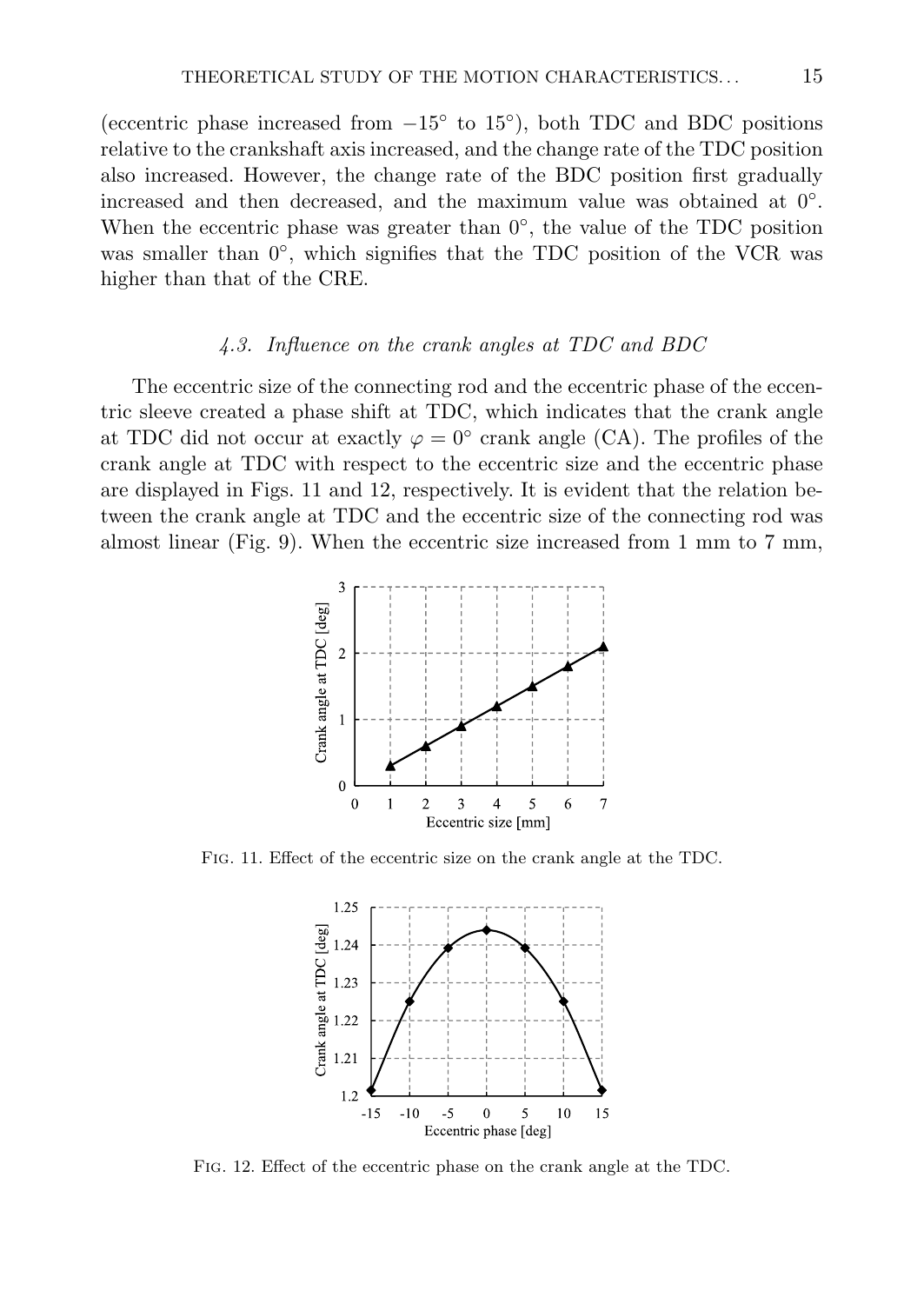the crank angle at TDC increased from 0.3◦ CA to 2.1◦ CA. The curve of the crank angle at TDC with respect to the eccentric phase was symmetrical, and when the eccentric phase was  $\alpha = 0^{\circ}$ , the curve of the crank angle at TDC reached the maximum value of 1.24◦ CA.

Due to the configuration of the mechanism, the BDC also did not occur at  $\varphi = 180^\circ$  CA; thus, the crank angle at the BDC also shifted. Figure 13 reveals how the crank angle at the BDC changed with the eccentric size. It is clear that the relation between the crank angle at the BDC and the eccentric size of the connecting rod was almost linear. When the eccentric size increased from 1 mm to 7 mm, the crank angle at the BDC increased from 180.52◦ CA to 183.63◦ CA. The effect of the eccentric size on the crank angle at the BDC was greater than that at the TDC. Figure 14 presents how the crank angle at the BDC behaved with the varying eccentric phase. The profile of the influence of the eccentric phase on the crank angle at the BDC was a symmetrical curve, and the peak of the curve (182.15<sup>°</sup> CA) appeared at the eccentric phase of  $\alpha = 0$ <sup>°</sup>. The effect of the eccentric phase on the crank angle at the BDC was greater than that at the TDC.



Fig. 13. Effect of the eccentric size on the crank angle at the BDC.



Fig. 14. Effect of the eccentric phase on the crank angle at the BDC.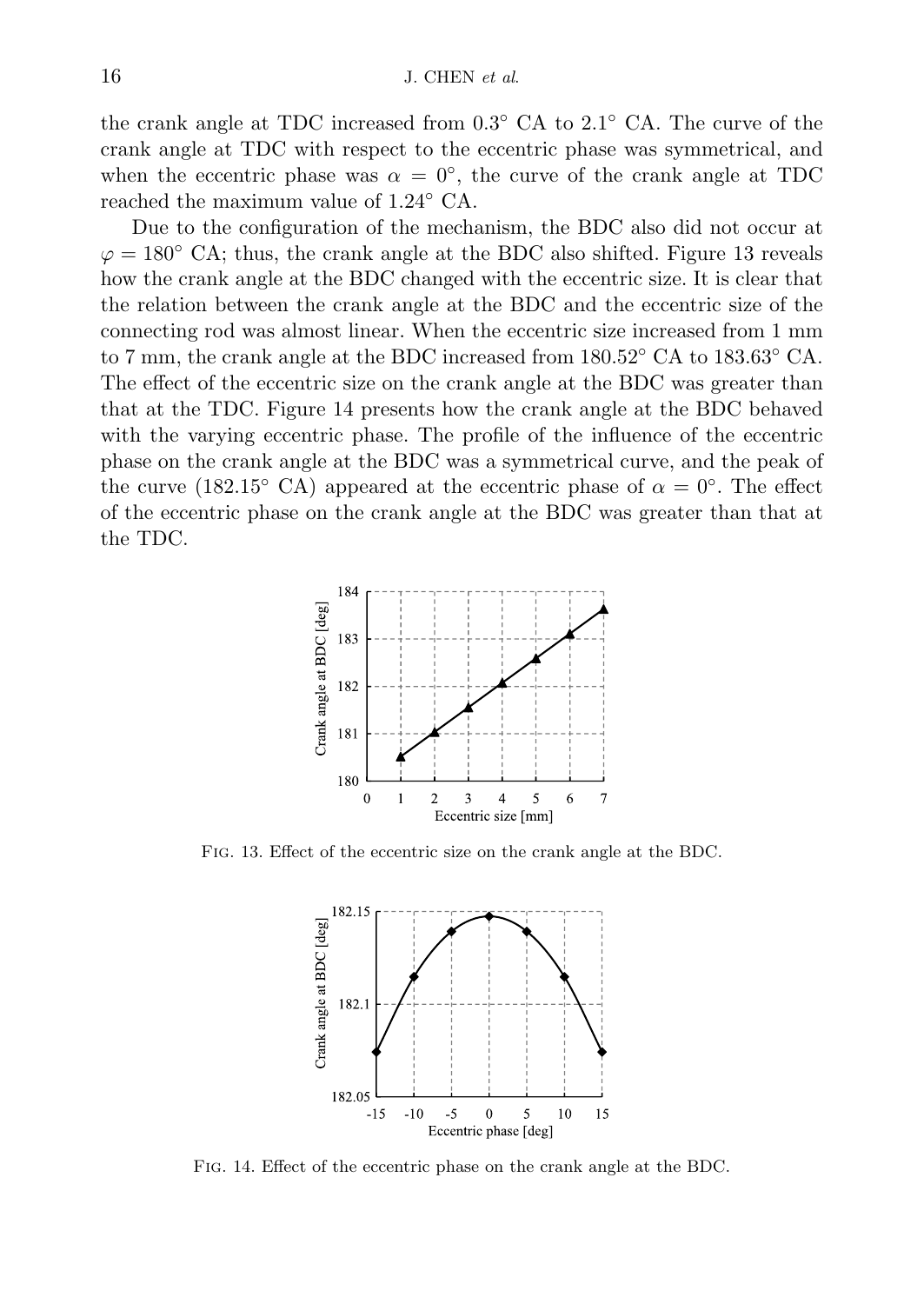## *4.4. Influence on the stroke length and the CR*

Figure 15 exhibits how the stroke length changed with the eccentric size. The relation between the stroke length and the eccentric size was nonlinear. When the eccentric size increased from 1 mm to 7 mm, the stroke length increased from 77.5 mm to 77.59 mm (a variation of 0.09 mm). Therefore, the variation of the eccentric size had less influence on the stroke length. The profile of the influence of the eccentric phase on the stroke length was a symmetrical curve (Fig. 16). When the eccentric phase was  $\alpha = 0^{\circ}$ , the curve of the stroke length reached the peak value of 77.5315 mm. Similar to the eccentric size, the effect of the eccentric phase on the stroke length was very small. When the eccentric sleeve rotated clockwise, the eccentric phase varied from  $-15^{\circ}$  to  $0^{\circ}$ , and the variation of the stroke length was only 0.021 mm.



Fig. 15. Effect of the eccentric size on the stroke length.



Fig. 16. Effect of the eccentric phase on the stroke length.

The profiles of the CR with respect to the eccentric size and the eccentric phase are displayed in Figs. 17 and 18, respectively. When the eccentric size increased from 1 mm to 7 mm, the CR increased from 10.81 to 12.99. When the eccentric phase varied from  $-15^{\circ}$  to  $15^{\circ}$ , the CR increased from 9.39 to 11.82.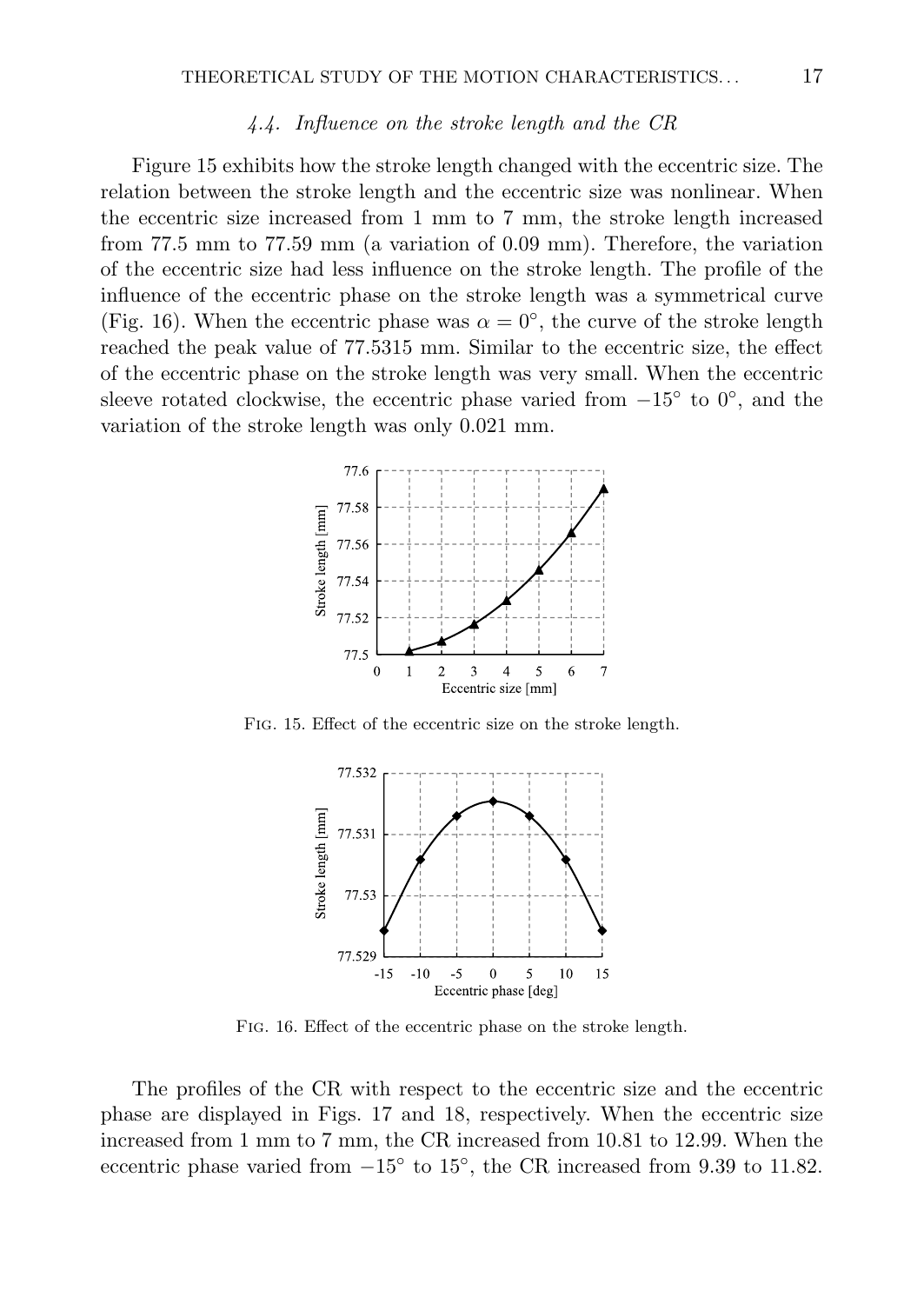

Fig. 17. Effect of the eccentric size on the CR.



Fig. 18. Effect of the eccentric phase on the CR.

Therefore, an appropriate CR could be obtained by choosing a reasonable eccentric size and adjusting the eccentric phase during engine operation.

# 5. Comparison with another mechanism

One of the main concerns in the design of the proposed mechanism is to compare the characteristics with another VCR mechanism. Table 2 shows the compa-

**Table 2**. Comparison of the characteristics between the proposed mechanism and reference [22].

| <b>Item</b>                                                 | JIANG and SMITH $[22]$ Proposed mechanism |                  |
|-------------------------------------------------------------|-------------------------------------------|------------------|
| Piston's displacement [mm]                                  | $103 - 247$                               | $108 - 185$      |
| Piston's velocity [mm/deg]                                  | $-1.15 - 1.25$                            | $-0.71 - 0.7$    |
| Piston's acceleration $\left[\text{mm}/\text{deg}^2\right]$ | $-0.021 - 0.021$                          | $-0.009 - 0.015$ |
| Stroke length [mm]                                          | $117.9 - 135.3$                           | $77.5 - 77.59$   |
| Compression ratio                                           | $8 - 13.8$                                | $7.3 - 19$       |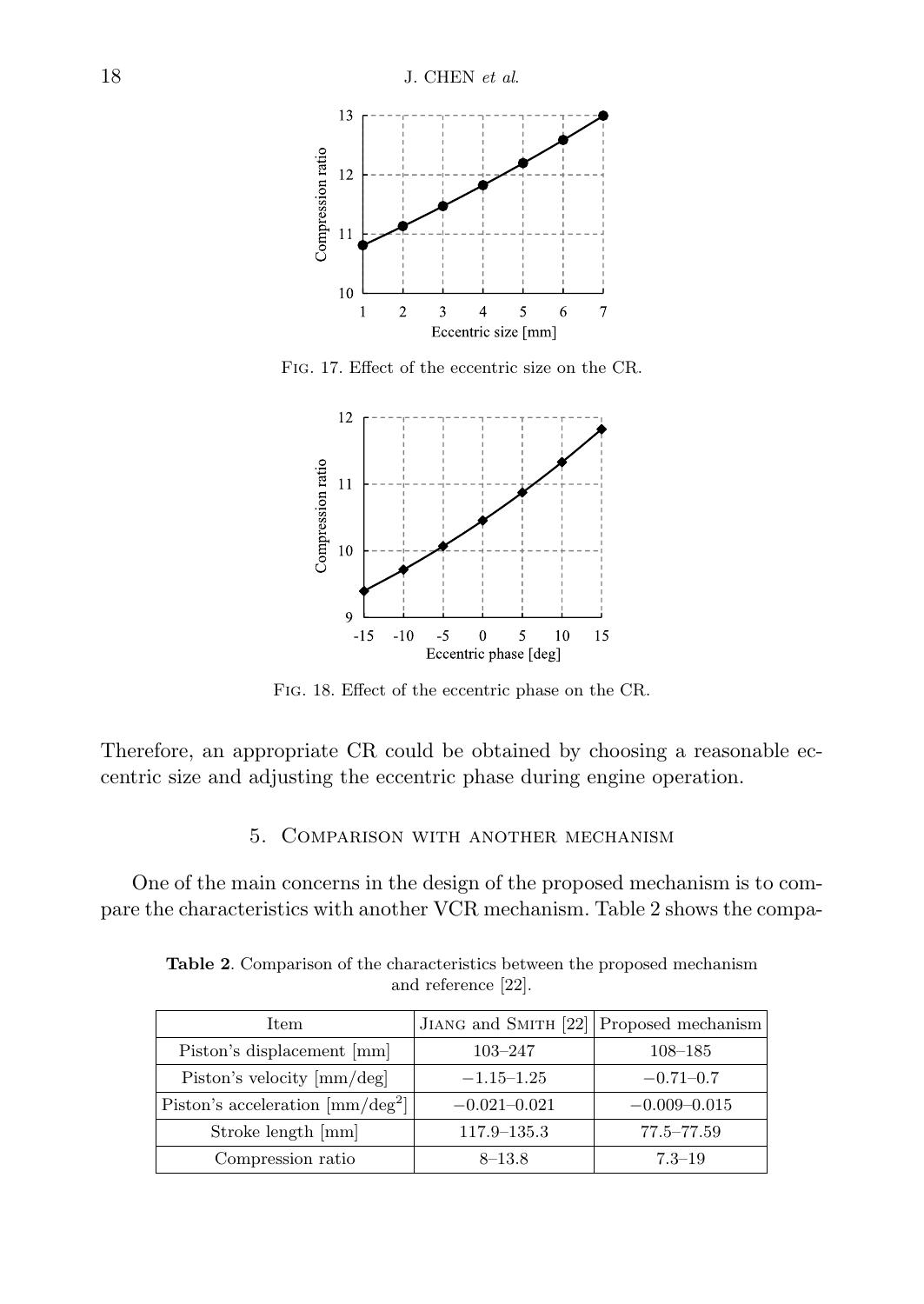rison of the characteristics between the proposed mechanism and the mechanism presented in [22]. The data from [22] in Table 2 are obtained from the graphs given in [22], and the data are the maximum and minimum value of the curve in each graph. In order to facilitate comparison, the data of the proposed mechanism such as the zero of displacement, the units of velocity and acceleration have been transformed. In addition, the CR values for the proposed mechanism are the result of the eccentric size of 7 mm and the eccentric phase changes from  $-35^{\circ}$  to  $35^{\circ}.$ 

In Table 2, we can see that for the displacement and stroke in [22] both the value and range of variation are greater than those of the proposed mechanism, which means that the size of the mechanism in [22] is larger than that of the proposed mechanism. A characteristic to be considered in this analysis is the piston's velocity and acceleration. Excessive speed and acceleration will bring vibration and shock to the engine, resulting in the unstable operation of the engine. It can be seen in Table 2 that both the values (including absolute values) and variation ranges of the piston's velocity and acceleration of the proposed mechanism are smaller than those of the mechanism in [22]. We know that the larger the compression ratio, the better the performance of the engine. Moreover, the larger the variation range of CR, the more reasonable adjustment of CR can be made according to the working condition of the VCR engine. Therefore, the engine is always in the best working state. As can be seen in Table 2, the maximum value and variable range of the CR of the proposed mechanism are greater than those of the mechanism in [22], while the minimum value of the CR is smaller than that of the mechanism in [22].

## 6. Conclusion

VCR is one of the promising technologies that could handle the increasingly strict emission regulations. It is reported that the piston movement process significantly affects engine performance in many ways. VLEs can offer higher efficiency, lower fuel consumption, and lower pollutant emission than VCR engines. The present paper presented a kinematic model of the VLE piston and a mathematical calculation model of thedead center position and the CR. The effects of the eccentric size and the eccentric phase on the piston motion, the positions at TDC and BDC, the crank angles at TDC and BDC, the stroke length, and the CR were discussed. The main observations are presented below:

1) The eccentric size and the eccentric phase had great effects on the motion characteristics of the piston. The efficiency and performance of the VLE could be improved by choosing the proper eccentric size and eccentric phase.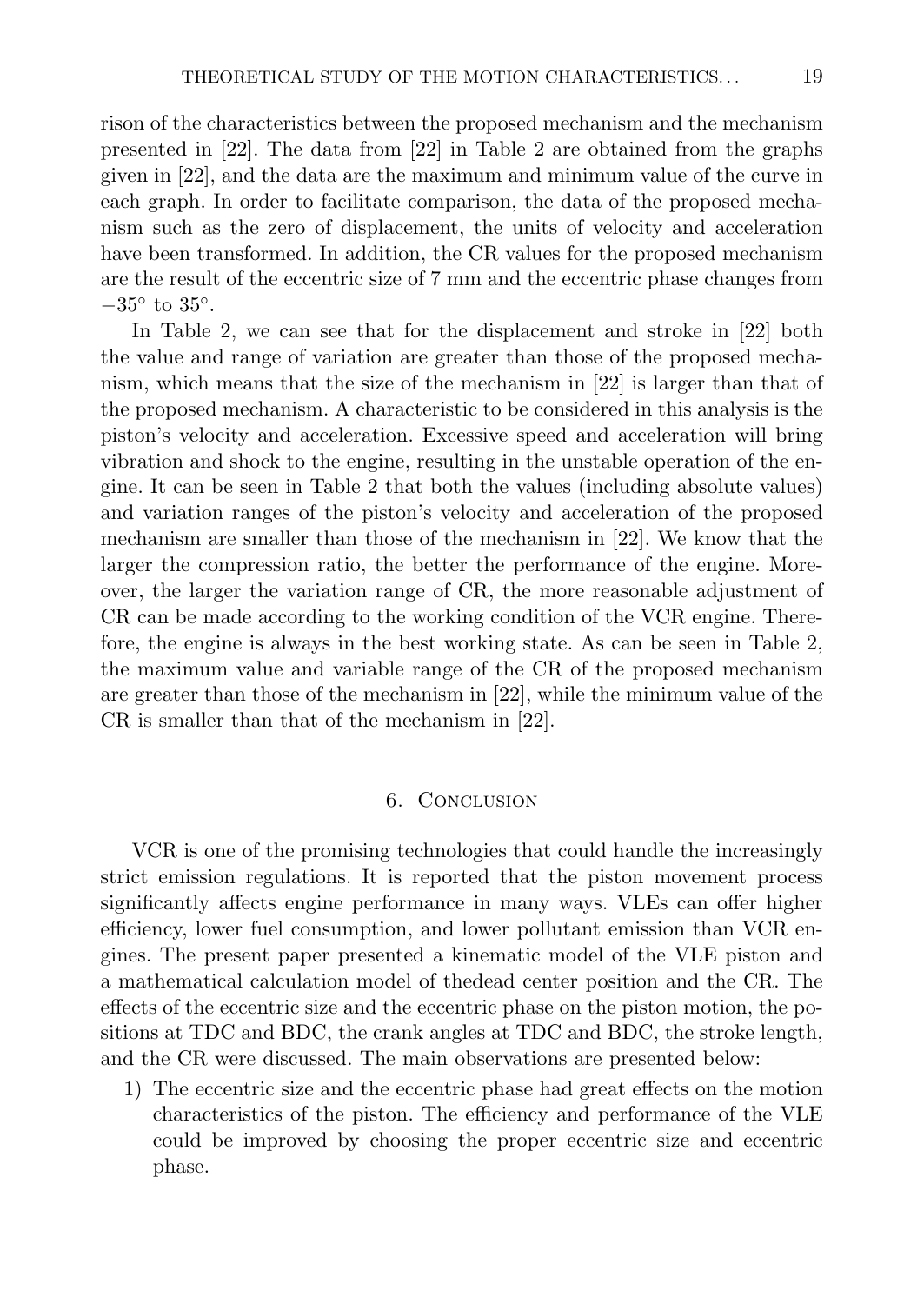- 2) The positions of TDC and BDC relative to the crankshaft axis increased with the increase of the eccentric size; however, the change rate of the TDC position was greater than that of the BDC position. Therefore, the stroke length increased as the eccentric size increased.
- 3) When the eccentric sleeve turned clockwise from negative to positive angles, both TDC and BDC positions relative to the crankshaft axis increased. The change rate of the TDC position continuously increased; however, the change rate of the BDC position first increased and then decreased, making the profile of the influence of the eccentric phase on the stroke length an inverted U-shaped symmetric curve.
- 4) The crank angles at TDC and BDC did not, respectively, occur at  $\varphi = 0^{\circ}$ CA and  $\varphi = 180^\circ$  CA. The crank angles at TDC and BDC increased with the increase of the eccentric size. However, the profiles of the influence of the eccentric phase on the crank angles at TDC and BDC were inverted U-shaped symmetric curves with the peak at  $0°$ .
- 5) The CR could be varied by changing the eccentric size and the eccentric phase. An appropriate CR could be obtained by choosing a reasonable eccentric size and adjusting the eccentric phase during engine operation.
- 6) Compared with another mechanism, the proposed mechanism can achieve a larger range of CR adjustment and has a smaller piston's displacement, velocity and acceleration.

## FUNDING

This research was funded by the Youth Science and Technology Talent Growth Project by the Department of Education of Guizhou Province (Grant numbers: KY [2017]106 and KY(2018)112) and the Science and Technology Foundation of Guizhou Province (Grant number: [2020]1Y262 and [2020]1Y232).

#### **REFERENCES**

- 1. Ganesan V., *Internal Combustion Engines*, McGraw Hill, India, 2012.
- 2. HOELTGEBAUM T., SIMONI R., MARTINS D., Reconfigurability of engines: A kinematic approach to variable compression ratio engines, *Mechanism and Machine Theory*, **96**(Part 2): 308–322, 2016, doi: [10.1016/j.mechmachtheory.2015.10.003.](https://doi.org/10.1016/j.mechmachtheory.2015.10.003)
- 3. Heywood J., MacKenzie D. [Eds], *On the road toward 2050: potential for substantial reductions in light-duty vehicle energy use and greenhouse gas emissions*, Massachusetts Institute of Technology, pp. 301–313, 2015, https://energy.mit.edu/wp-content/uploads/ 2015/12/MITEI-RP-2015-001.pdf.
- 4. Feng D.Q., Wei H.Q., Pan M.Z., Comparative study on combined effects of cooled EGR with intake boosting and variable compression ratios on combustion and emis-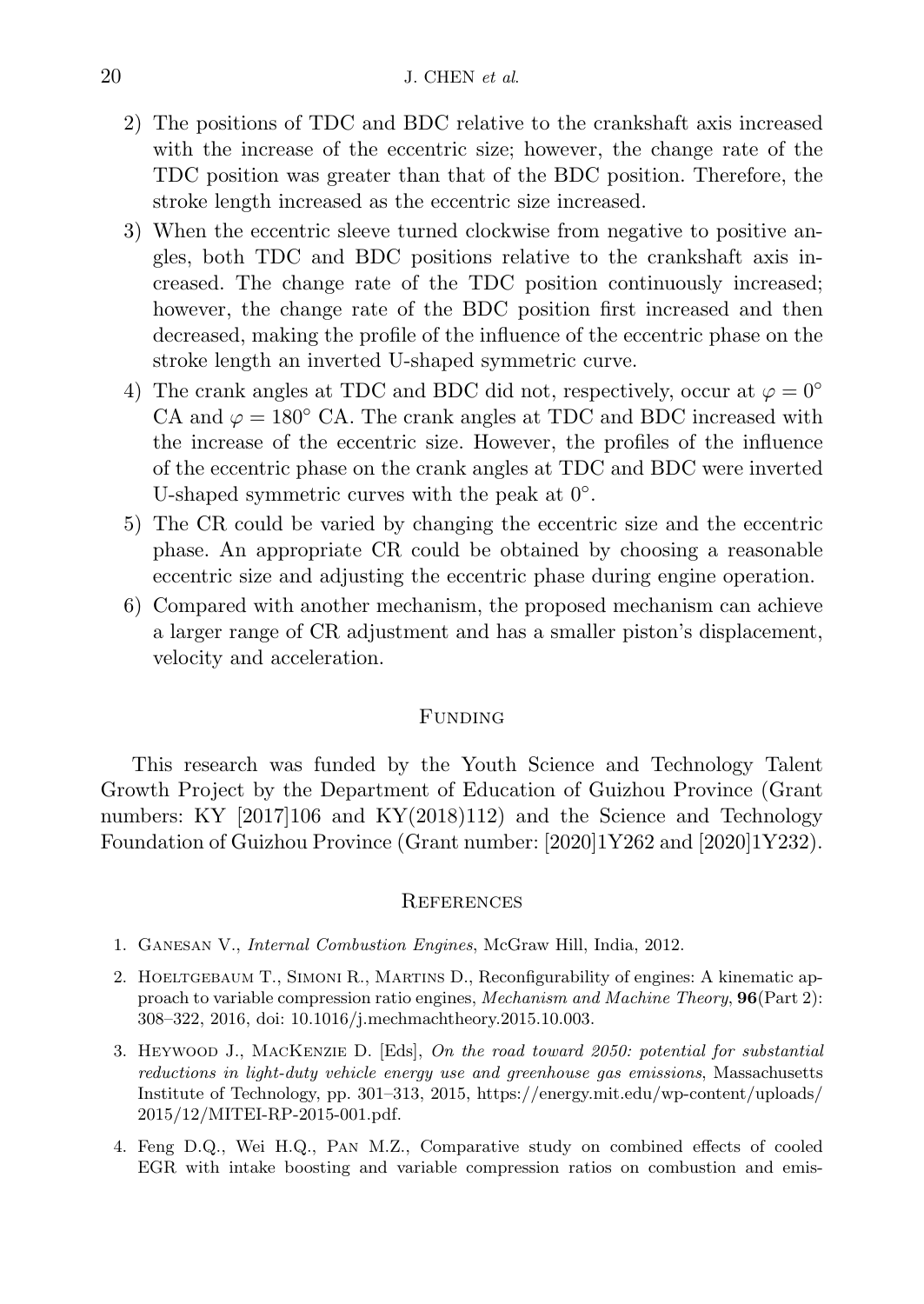sions improvement in a SI engine, *Applied Thermal Engineering*, **131**: 192–200, 2018, doi: [10.1016/j.applthermaleng.2017.11.110.](https://doi.org/10.1016/j.applthermaleng.2017.11.110)

- 5. Yang S., Lin J.S., A theoretical study of the mechanism with variable compression ratio and expansion ratio, *Mechanics Based Design of Structures and Machines*, **46**(3): 267–284, 2018, doi: [10.1080/15397734.2017.1332526.](https://doi.org/10.1080/15397734.2017.1332526)
- 6. WESTERLOH M., TWENHOVEL S., KOEHLER J., SCHUMACHER W., Worldwide electrical energy consumption of various HVAC systems in BEVs and their thermal management and assessment, *SAE Technical Paper*, 2018-01-1190, 2018, doi: [10.4271/2018-01-1190.](https://doi.org/10.4271/2018-01-1190)
- 7. Clenci A.C., Descombes G., Podevin P., Hara V., Some aspects concerning the combination of downsizing with turbocharging, variable compression ratio, and variable intake valve lift, *Proceedings of the Institution of Mechanical Engineers, Part D: Journal of Automobile Engineering*, **221**(10): 1287–1294, 2007, doi: [10.1243/09544070jauto449.](https://doi.org/10.1243/09544070jauto449)
- 8. Mingfa Y., Zhaolei Z., Haifeng L., Progress and recent trends in homogeneous charge compression ignition (HCCI) engines, *Progress in Energy and Combustion Science*, **35**(5): 398–437, 2009, doi: [10.1016/j.pecs.2009.05.001.](https://doi.org/10.1016/j.pecs.2009.05.001)
- 9. Hiyoshi R., Aoyama S., Takemura S., Ushijima K., Sugiyama T., A study of a multiplelink variable compression ratio system for improving engine performance, *SAE Technical Paper*, 2006-01-0616, 2006, doi: [10.4271/2006-01-0616.](https://doi.org/10.4271/2006-01-0616)
- 10. Takahashi N., Aoyama S., Moteki K., Hiyoshi R., A study concerning the noise and vibration characteristics of an engine with multiple-link variable compression ratio mechanism, *SAE Technical Paper*, 2005-01-1134, 2005, doi: [10.4271/2005-01-1134.](https://doi.org/10.4271/2005-01-1134)
- 11. Asthana S., Bansal S., Jaggi S., Kumar N., A comparative study of recent advancements in the field of variable compression ratio engine technology, *SAE Technical Paper*, 2016-01-0669, 2016, doi: [10.4271/2016-01-0669.](https://doi.org/10.4271/2016-01-0669)
- 12. Mane P., Pendovski D., Sonnen S., Uhlmann A., Henaux D., Blum R., Sharma V., Coupled dynamic simulation of two stage Variable Compression Ratio (VCR) connecting rod using virtual dynamics, *SAE International Journal of Advances and Current Practices in Mobility*, **1**(1): 38–44, 2019, doi: [10.4271/2019-26-0031.](https://doi.org/10.4271/2019-26-0031)
- 13. Shelby M.H., Leone T.G., Byrd K.D., Wong F.K., Fuel economy potential of variable compression ratio for light duty vehicles, *SAE International Journal of Engines*, **10**(3): 817–831, 2017, doi: [10.4271/2017-01-0639.](https://doi.org/10.4271/2017-01-0639)
- 14. Kojima S., Kiga S., Moteki K., Takahashi E., Matsuoka K., Development of a new 2L gasoline VC-turbo engine with the world's first variable compression ratio technology, *SAE Technical Paper* 2018-01-0371, 2018, doi: [10.4271/2018-01-0371.](https://doi.org/10.4271/2018-01-0371)
- 15. ROMERO C., HENAO CASTAÑEDA E., Developing small variable compression ratio engines for teaching purposes in an undergraduate program, *SAE Technical Paper* 2019-01-0331, 2019, doi: [10.4271/2019-01-0331.](https://doi.org/10.4271/2019-01-0331)
- 16. SHAIK A., MOORTHI N.S.V., RUDRAMOORTHY R., Variable compression ratio engine: A future power plant for automobiles – an overview, *Proceedings of the Institution of Mechanical Engineers, Part D: Journal of Automobile Engineering*, **221**(9): 1159–1168, 2007, doi: [10.1243/09544070JAUTO573.](https://doi.org/10.1243/09544070JAUTO573)
- 17. Wittek K., Geiger F., Andert J., Martins M., Oliveira M., An overview of VCR technology and its effects on a turbocharged DI engine fueled with ethanol and gasoline, *SAE Technical Paper* 2017-36-0357, 2017, doi: [10.4271/2017-36-0357.](https://doi.org/10.4271/2017-36-0357)